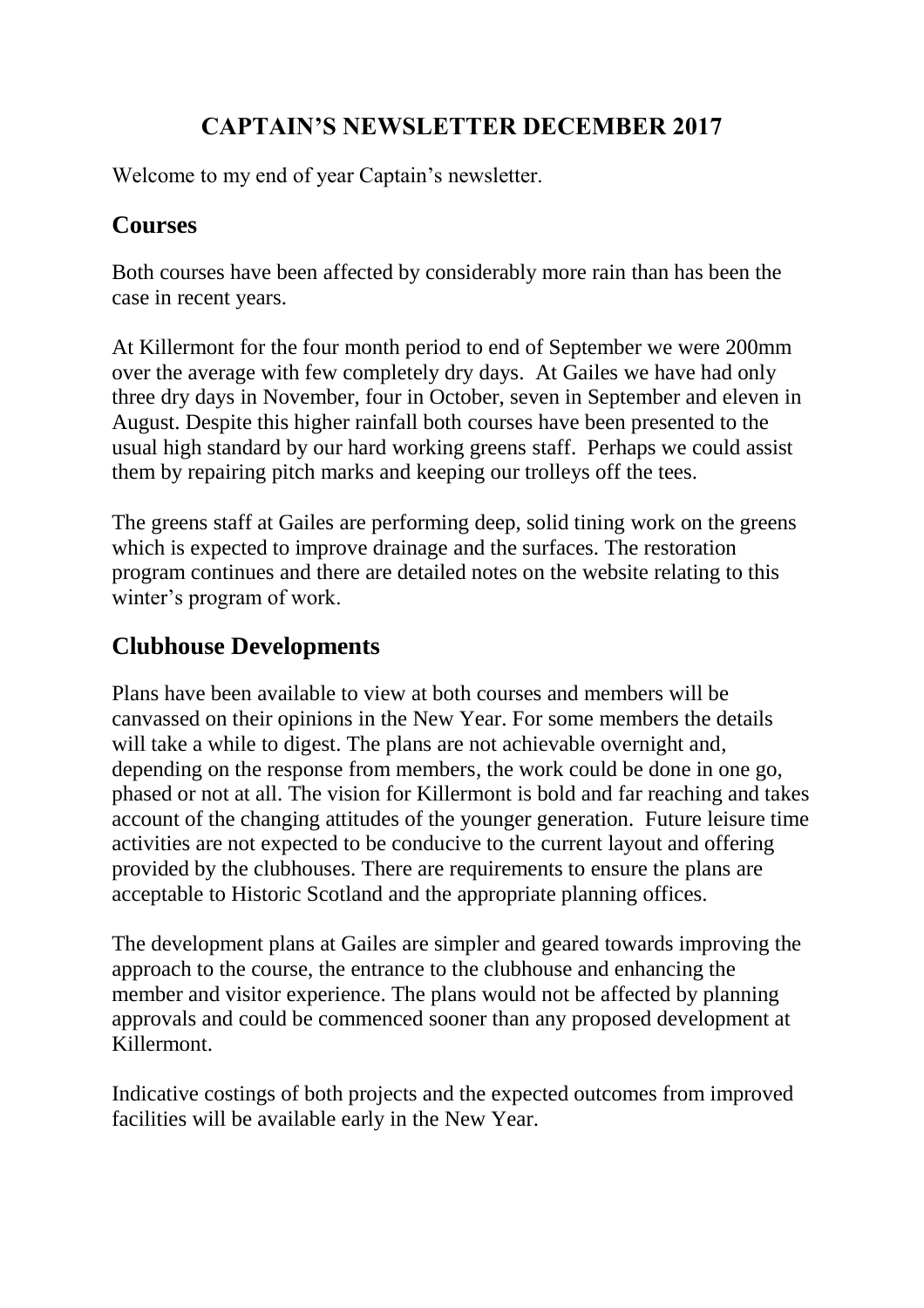### **Competitions**

Our fourth and last staging of Final Open Qualifying was held at Gailes in July. All competitors were very complimentary of the course and especially the restoration work. Of the qualifiers you may have noticed that the American Julian Suri has appeared on a number of leader boards, one to follow over the years.

The Club Championship was won for the sixth time by Jonathan King, beating Neil MacRae in the final. Jonathan subsequently won the Glasgow Golf Union, Champion of Champions at Cawder. Very well done Jonathan.

The Senior Championship was, once again, won by Past Captain David Donaldson for the third consecutive year and the fourth in all.

The Browning Trophy (Junior Champion) winner was Murray McVicar.

The team, managed by Angus Cameron, completed the year in second place in the Donald Cameron League. Never having won the league before this was a terrific effort by the team. Thanks to all the members who played and represented the Club and also to the previous manager David Horner who prepared the groundwork over recent years. Good luck to the team for next year when they may go one better.

The Junior team brought home the JJ McCarry Trophy. Thanks to all who played and good luck for next year. We look forward to the trophy being retained. Our Junior Team Manager, Keith Macnair, and the Professionals have done a great job over the year. Junior coaching is very well attended and it is great to see so many participating.

## **Membership**

The lifeblood of our club is the members. Our junior section is thriving and we hope that in the future many of our existing Juniors will become full ordinary members. With ever more qualified young graduates leaving for work purposes either in England or further abroad this route to increasing our numbers cannot be our sole route. We need to continually introduce new members to the Club. With the Vice Captain I have interviewed many new applicants over the year. Some have been unaware that our waiting list for ordinary membership is currently about a year. This is a matter that should be better known as we need to dispel the idea that to become a member of Glasgow Golf Club takes many years on a waiting list. The clubhouse developments will allow us to improve our offering to prospective new members.